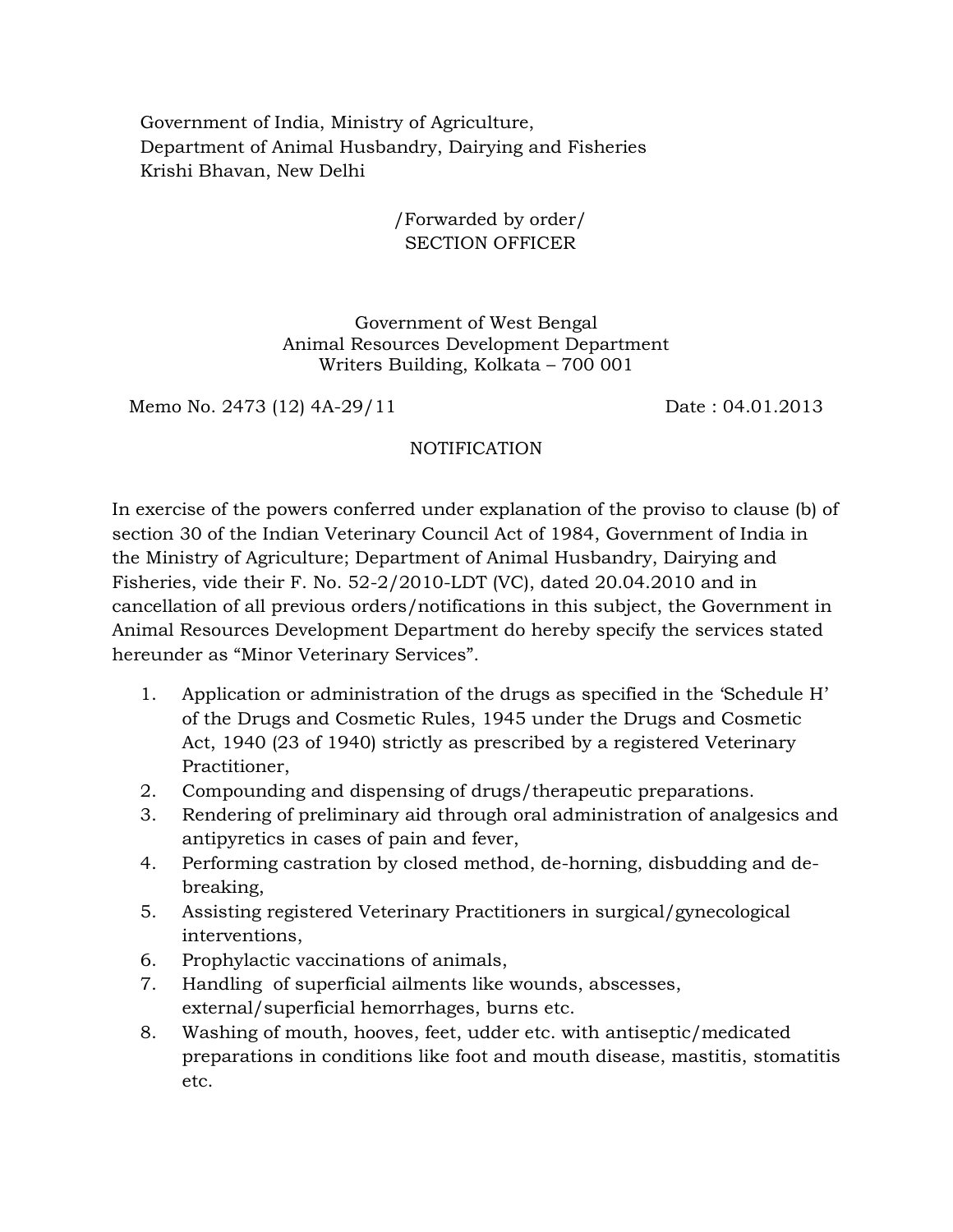- 9. Collection and dispatch of samples of blood serum, urine, faeces, semen, milk and other specimens for laboratory examination,
- 10. Assisting in the surveillance of infectious disease, laboratory investigations, and other related technical work including outbreak control measures.
- 11. To collect, compile, maintain and report disease-related data
- 12. To provide first-aid in cases of emergencies, namely,
	- (i) Lightning stroke
	- (ii) Sunstroke/frostbite
	- (iii) Electric shock
	- (iv) Poisoning
	- (v) Snake bite
	- (vi) Drowning
	- (vii) Prolapse of Vagina/Uterus
	- (viii) Retention of placenta
	- (ix) Dystokia
	- (x) Dressing of naval cord in new born
	- (xi) Simple fracture
	- (xii) Docking in case of injury, infection
	- (xiii) Indigestion
	- (xiv) Anorexia
	- (xv) Tympany/bloat
	- (xvi) Horn injuries
	- (xvii) Wild Animal Attack
	- (xviii) Natural calamities
	- (xix) Accidents etc.

Ordered that the notification be published in the extraordinary edition of Kolkata Gazette.

By order of the Governor,

 SK. NURUL HAQUE Additional Chief Secretary to the Government of West Bengal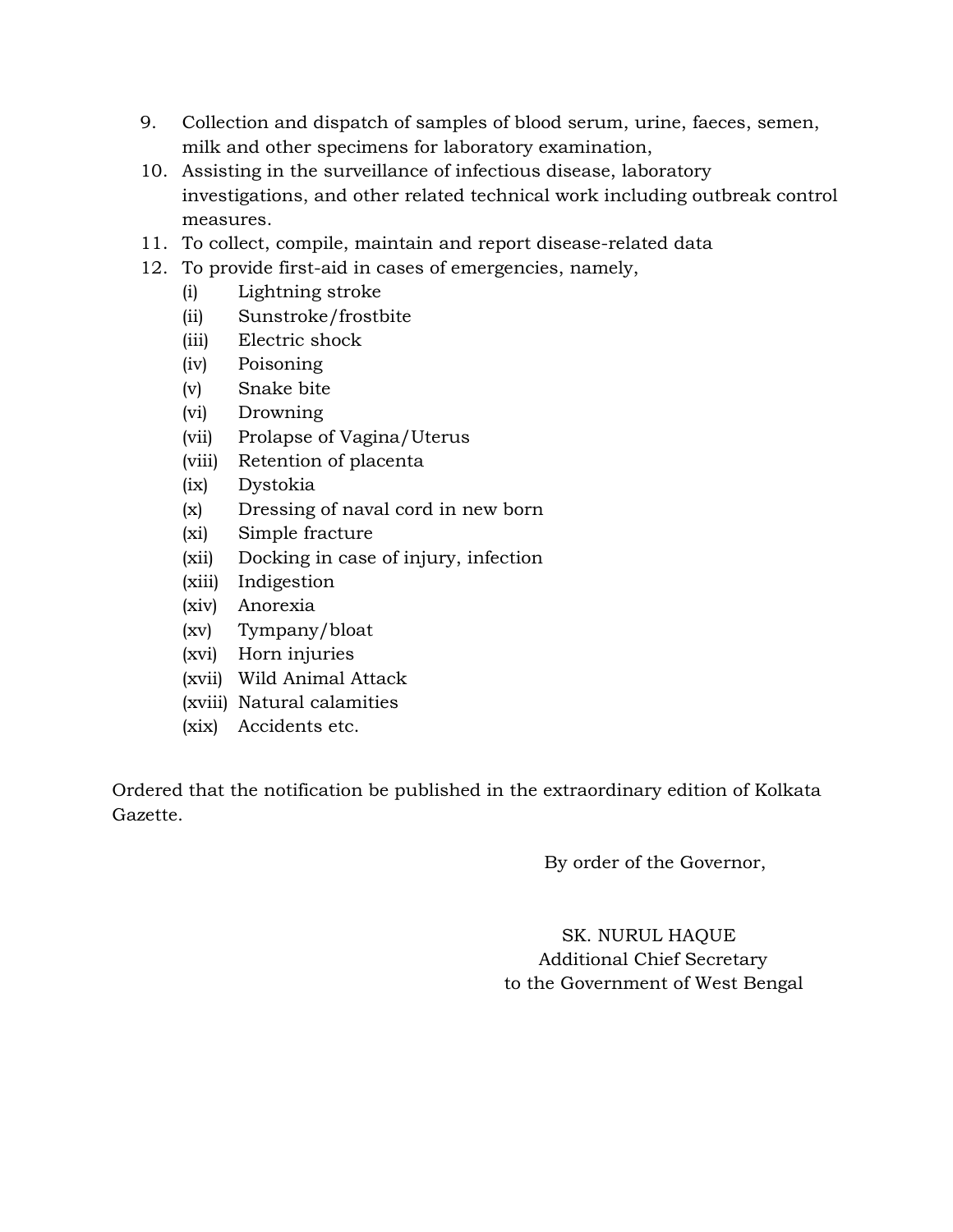## Government of West Bengal Animal Resources Development Department Writers Building, Kolkata – 700 001

Memo No. 732/AR&AH/4A/08 Date: 12.05.2008

## **NOTIFICATION**

In exercise of the powers conferred under the Explanation of the provision to clause (b) of Section 30 of the Indian Veterinary Council Act, 1984, the State Government hereby specify the following preliminary veterinary aids- as the "minor veterinary services" for the purpose of the said section; namely :

- 1. AI in cattle and buffaloes follow-up work and record keeping
- 2. Providing preliminary veterinary aid and giving analgesic and antipyretic in case of fever and pain.
- 3. Treating horn injuries
- 4. Branding and tattooing
- 5. Tooth rasping
- 6. Herd registration
- 7. Providing first aid in case of prolapsed virus.
- 8. Care of new born calves post natal care colostrums feeding, care of navel cord, weaning preparation of calf starter
- 9. Castration and identification of animals
- 10.Care and management of pregnant animals
- 11.Control of animals during clinical and surgical interventions
- 12.Recording temperature/pulse/respiration
- 13.Recording of milk
- 14.Performing vaccination
- 15.Collection of samples (blood/tissue) for laboratory examination
- 16.Sterilization of instruments /appliances
- 17.Dressing of wound
- 18.Proper disposal of carcass
- 19.Preparation of mixture, powder, emulsion, ointments bolus as per prescription
- 20.Oral and parental administration of drugs.
- 21.Taking part for control of disease/disease surveillance programme under the supervision of Veterinary practitioner including the reporting of outbreak of diseases.
- 22.Taking part in feed and fodder development
- 23.Maintenance of different ledgers and registers
- 24.Livestock Census/insurance
- 25.Taking part in the formation of Co-operative/Societies/Self-Help Groups etc.
- 26.Taking part in organizing health camps etc.

By order of the Government

Sd/ D. K. Chakraborty